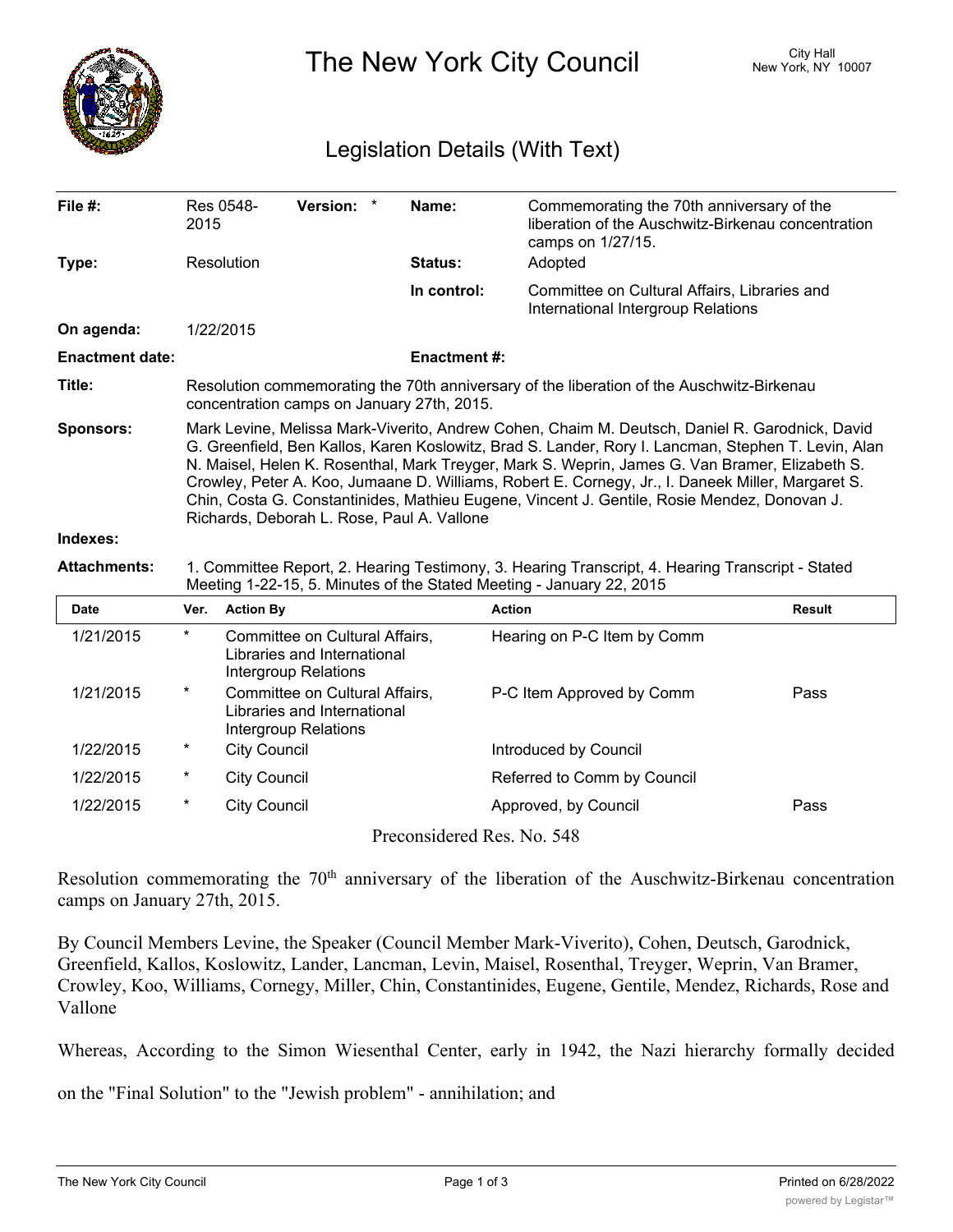## **File #:** Res 0548-2015, **Version:** \*

Whereas, Throughout occupied Europe, genocide was begun, and by 1945, at the end of World War II, six million Jews and millions of others had been killed; and

Whereas, Auschwitz-Birkenau was a huge complex of camps including Auschwitz and Auschwitz II-Birkenau, Auschwitz III-Monowitz and 45 satellite camps, each dedicated variously to killing centers, concentration, and forced-labor camps; and

Whereas, It has been estimated that a minimum of 1.3 million people were sent to Auschwitz between 1940 and 1945 and that of these, at least 1.1 million were murdered; and

Whereas, January 2015 marks seventy years since the liberation of Auschwitz by Allied forces; and

Whereas, The United Nations' Resolution in 2005 establishing January 27th as Holocaust Remembrance Day, on the anniversary of the liberation of Auschwitz-Birkenau, said in part:

"Reaffirming that the Holocaust, which resulted in the murder of one third of the Jewish people along with countless members of other minorities, will forever be a warning to all people of the dangers of hatred, bigotry, racism and prejudice"; and

Whereas, In response to the destruction and depravity of the Nazi regime, institutions such as the Simon Wiesenthal Museum of Tolerance New York, and elsewhere throughout the world, have been established, to honor the memory of the victims and through education help give meaning to the expression "Never Again"; and

Whereas, According to Selfhelp Community Services, Inc., in 2011 there were approximately 73,000 Holocaust survivors living in and around New York City, many of whom were liberated from Auschwitz-Birkenau; and

Whereas, Particularly in light of recent events in Paris, France, the words of Holocaust survivor Elie Wiesel, who was barely alive in Auschwitz as the camp was liberated by Allied forces, resound louder than ever:

> We must take sides. Neutrality helps the oppressor, never the victim. Silence encourages the tormentor, never the tormented. Sometimes we must interfere. When human lives are